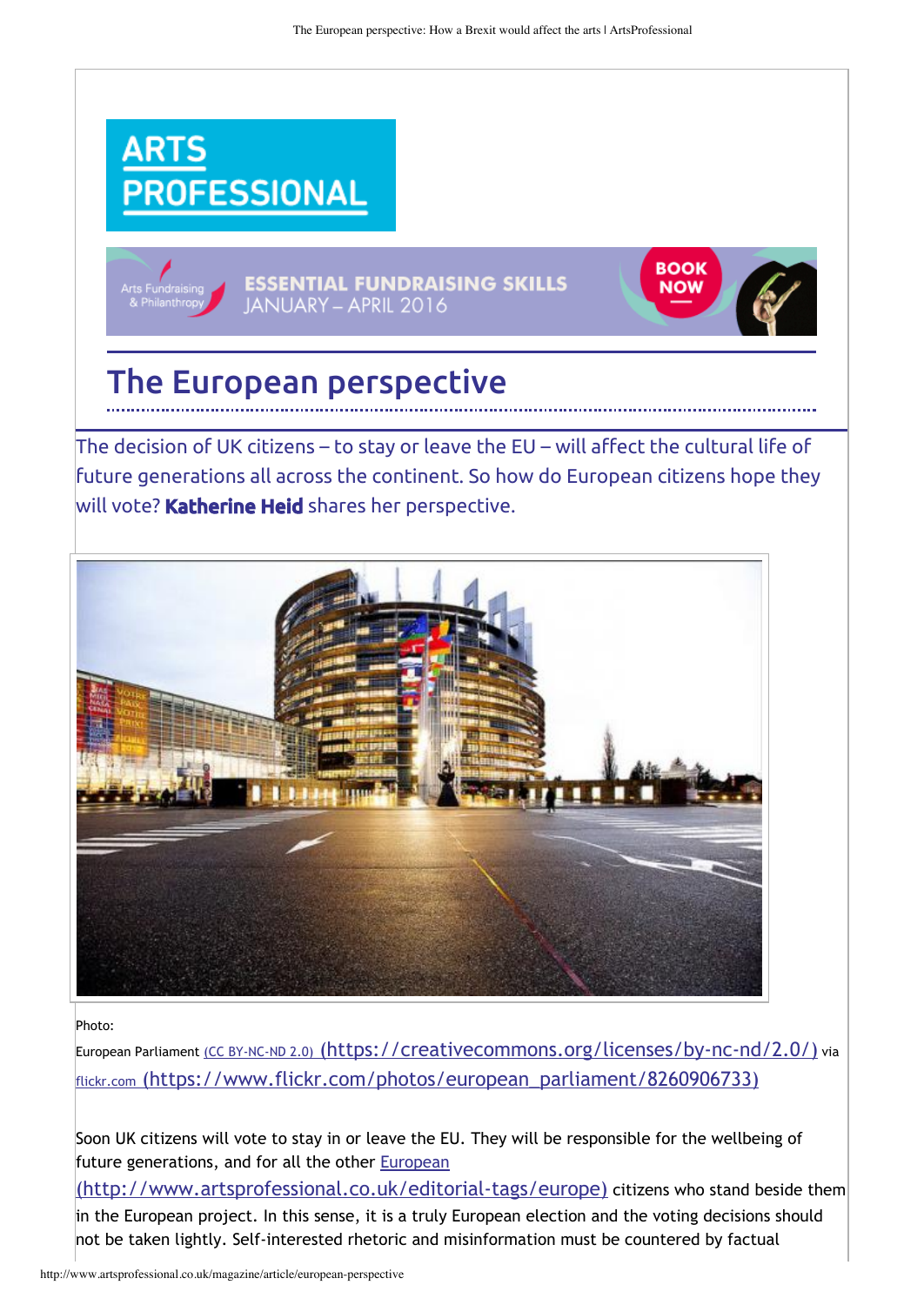information and by promoting hope and confidence.

While the argument for union resonates with the generation that remembers the horrors of war, let us set that aside for a while and concentrate instead on the links between the UK's arts and culture sector and that of the other member states, and the possible consequences of Britain deciding to leave the EU.

Artistic life throughout Europe is formed and enriched by our cultural diversity [\(http://www.artsprofessional.co.uk/editorial‐tags/diversity\)](http://www.artsprofessional.co.uk/editorial-tags/diversity) and the many links between us. Recreating barriers, which curb the mobility of artists, limit immigration and introduce visa requirements, would all pose a gigantic challenge to a thriving arts and culture scene.

## The financial case

The EU Creative Europe programme [\(http://www.creativeeuropeuk.eu/\)](http://www.creativeeuropeuk.eu/) (with a budget: of £1.07bn for 2014/20) supports (http://www.artsprofessional.co.uk/editorial‐tags/arts‐ funding) [the arts in Britain. In 2015 the culture sub‐programme supported 145 projects, 54 of whi](http://www.artsprofessional.co.uk/editorial-tags/arts-funding)ch involved UK organisations. They ranged from Urban Heat (£720,000) by the London Festival of Theatre, collaborating [\(http://www.artsprofessional.co.uk/editorial‐tags/collaboration\)](http://www.artsprofessional.co.uk/editorial-tags/collaboration) with partners throughout Europe, to Actiondog's Rejuvenate European Design, a £123,000 project collaborating with Spanish, Czech and Slovakian partners. The MEDIA sub‐programme supported 53 co‐ productions in 2015 alone.

Significantly, arts and cultural initiatives also receive support from other much larger European funding programmes. ERASMUS+ [\(https://erasmusplus.org.uk/\)](https://erasmusplus.org.uk/) (€10.79bn for 2014/20) allows for student exchanges, training, volunteer and staff mobility, joint degree and masters guarantee schemes and alliances between research institutions. HORIZON2020

European politicians and civil society report a growing exasperation with UK positions which seek to "take the best and leave the rest"

[\(https://ec.europa.eu/programmes/horizon2020\)](https://ec.europa.eu/programmes/horizon2020), with a budget of nearly £60bn for 2014/20, includes programmes such as 'Starts' to foster joint arts and research communities. The UK receives about 25% of all European Research Council [\(https://erc.europa.eu\)](https://erc.europa.eu/) grants. Switzerland lost all access to this funding following its 2014 restrictions on EU‐citizen mobility. The results are devastating for arts professionals, who report not only the immediate end of co-productions, such as in MEDIA film programmes, but also a lack of exchange and isolation. It is a situation that is suffocating artistic creation. Alternative funding mechanisms necessarily reflect the politically conservative government perspectives. Norway, the other country Brexit supporters are eyeing, pays contributions to, and still benefits from, all those schemes but lacks any say in their development, budget, aims and objectives. That's not a satisfactory situation for creative thinkers wishing to contribute to shaping their societies.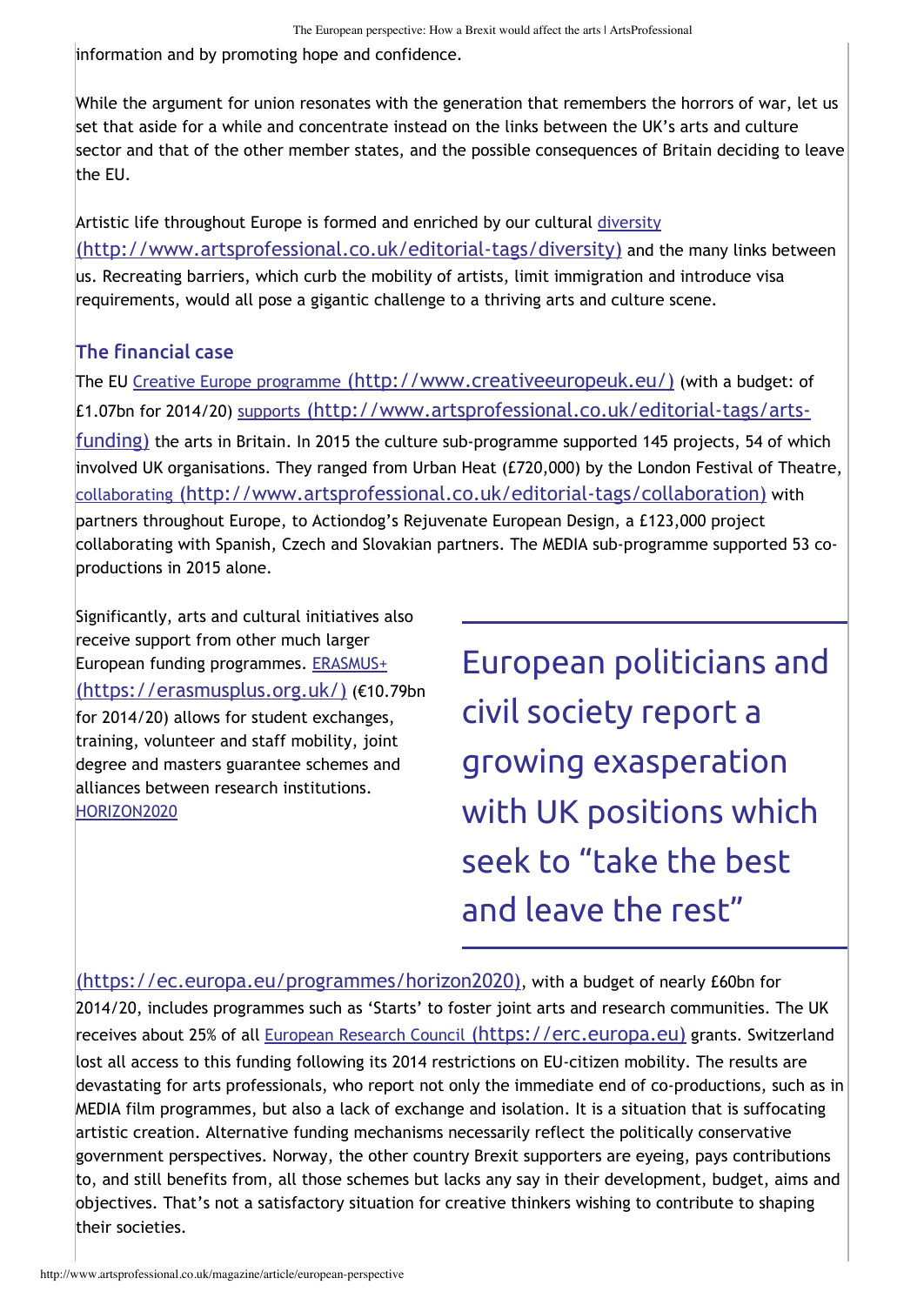Last but certainly not least, 1.5 to 2% of the £258bn (2014/20) European Structural and Investment Funds [\(https://www.gov.uk/european‐structural‐investment‐funds\)](https://www.gov.uk/european-structural-investment-funds) (ESF), only available to EU members, will go to the cultural sector. For example, in 2007 to 2013, £2.35bn went to heritage, £1.62bn to cultural infrastructure and £406m to cultural services. During 2014 to 2020, the ESF and the European Regional Development Fund

[\(https://www.gov.uk/government/policies/management‐of‐the‐european‐regional‐](https://www.gov.uk/government/policies/management-of-the-european-regional-development-fund) development‐fund) are investing around £8.66bn across the UK. These funds are a lifeline for culture and the arts in disadvantaged areas.

The holes ripped in the European cultural landscape by a British exit would soon be apparent. The British cultural scene is much valued for its creativity and innovation, and its hands‐on approach to impact assessment. English is currently the means of communication chosen in many European exchanges. UK history, reflected in its multi‐cultural approach, creates parallels with EU countries such as Spain, Portugal, the Netherlands and France.

## A union of values

But frankly, these arguments, while strong, fall short. The EU is a union of people, ideas, exchange and a shared heritage. It's a union of peace, ensuring the longest period without armed conflict between member states in history. It's a union of hope, giving a strong role for its member states in a globalised world. It is a union of values, defending human rights on its territory and beyond. But only if it is a union of solidarity, in a balanced, stable environment can the EU sustain a prosperous and peaceful society. This is critical, and European politicians and civil society report a growing exasperation with UK positions which seek to "take the best and leave the rest", negating the principle of solidarity.

Certainly, recent events have revealed a growing malaise within the member states and among its people. Differences in political approaches and values are becoming apparent, creating schisms between east and west, north and south. Euro‐sceptic parties are gaining momentum, attacking the EU and often blaming it for their own national political failings. Other regions and countries are using Britain's referendum as ammunition in pushing their own opt-out agendas.

## Culture reflects politics

It is essential for UK citizens to realise that they are not alone in their critical view of the EU. The EU's functioning is criticised throughout Europe, which is a fruitful process in all democratic structures. Democratic decision‐making processes may seem slow, but reflect the interests of all citizens in the best possible way. It is always better to have a say in changes to be made and decisions to be taken. Positive change can only be made from within.

Cultural life reflects political culture. While the EU stands for solidarity, diversity and openness, a vote against remaining in the EU would lead to a more isolated, nationalistic approach towards cultural policy and cultural life – a great pity for the UK's arts scene, as well as for all of Europe and the world. The arts and culture sector should not remain silent on Europe. It must use its strength to convey messages that can hardly be gripped in words alone – messages that speak of common needs, hopes and aspirations.

The UK and the EU are stronger together and drive positive change on a national, European and global level. By standing together we can show the world, and future generations, that unity is powerful and can overcome fear and reclusion, creating a European Union we can all be proud of.

**Katherine Heid is Head of Political Development at Culture Action Europe.**